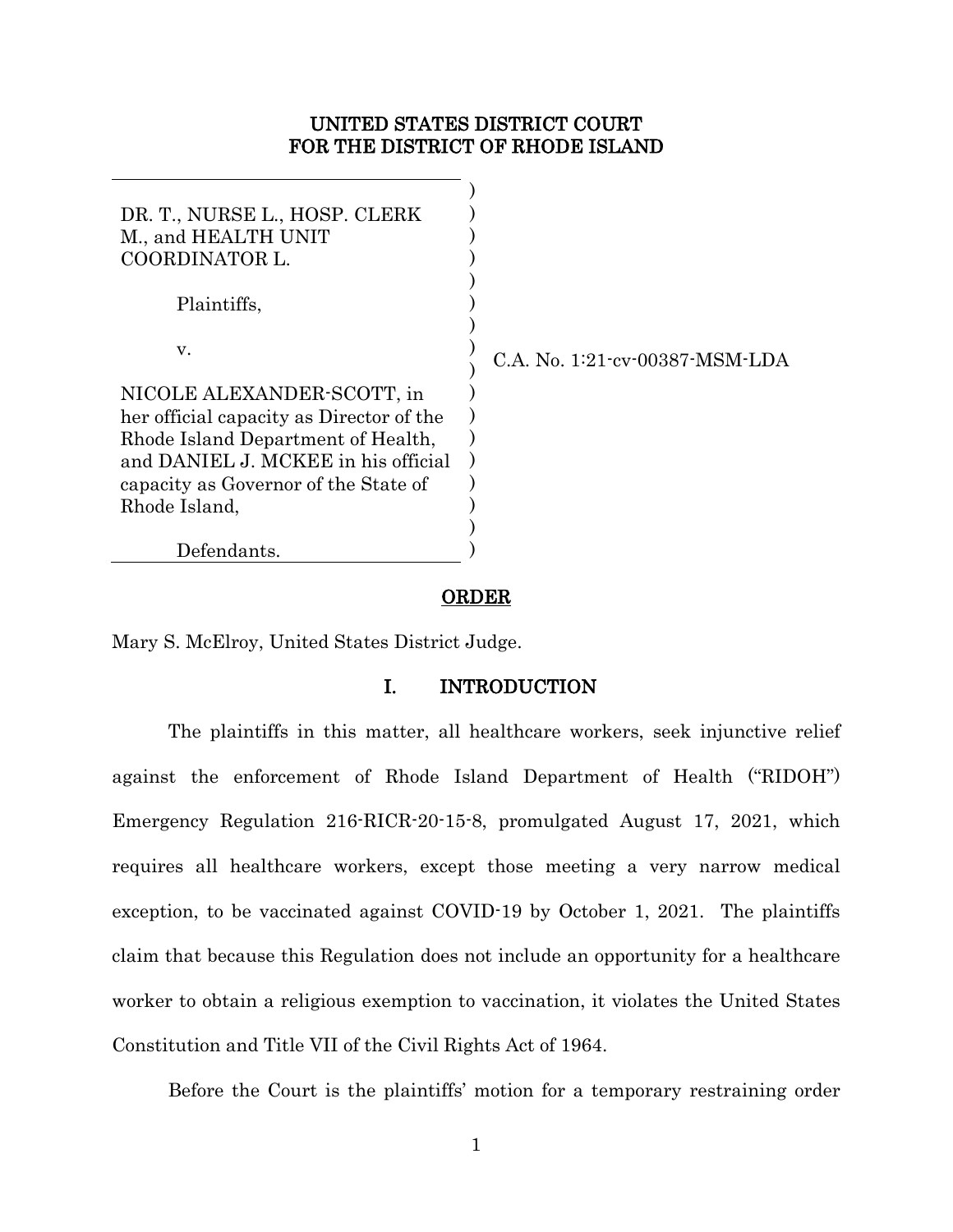("TRO"). They ask the Court to enjoin the RIDOH from enforcing any requirement that employers deny religious exemptions from COVID-19 vaccination or that they revoke any exemptions employers already granted before the Regulation; that the RIDOH be barred from interfering with the granting of religious exemptions going forward; and from taking any disciplinary action against the plaintiffs for seeking or having obtained a religious exemption.

This matter was filed on September 23, 2021. The Court conferenced the matter with the parties the following day, at which time both parties agreed that the Court should schedule a hearing on the motion for a TRO and not on a preliminary injunction. Argument on the motion for a TRO was held on September 29, 2021, at which time the plaintiffs asked that the Court, if it was to deny the request for a TRO, also issue an order denying a preliminary injunction.

The defendants objected to the consideration of a preliminary injunction at this juncture, citing the desire to further develop the factual record. The Court finds that the defendants would be unduly prejudiced if not afforded this opportunity. The plaintiffs filed this action eight days before the Regulation's vaccination deadline though the Regulation was announced on August 17, 2021. The defendants prepared themselves for an expedited hearing on the TRO but, given the issues that came up in that hearing, now believe that they need more time to determine if they wish to present additional evidence or further briefing at a hearing on the plaintiffs' motion for a preliminary injunction.

The Court therefore denies the plaintiffs' request to issue a ruling on their

2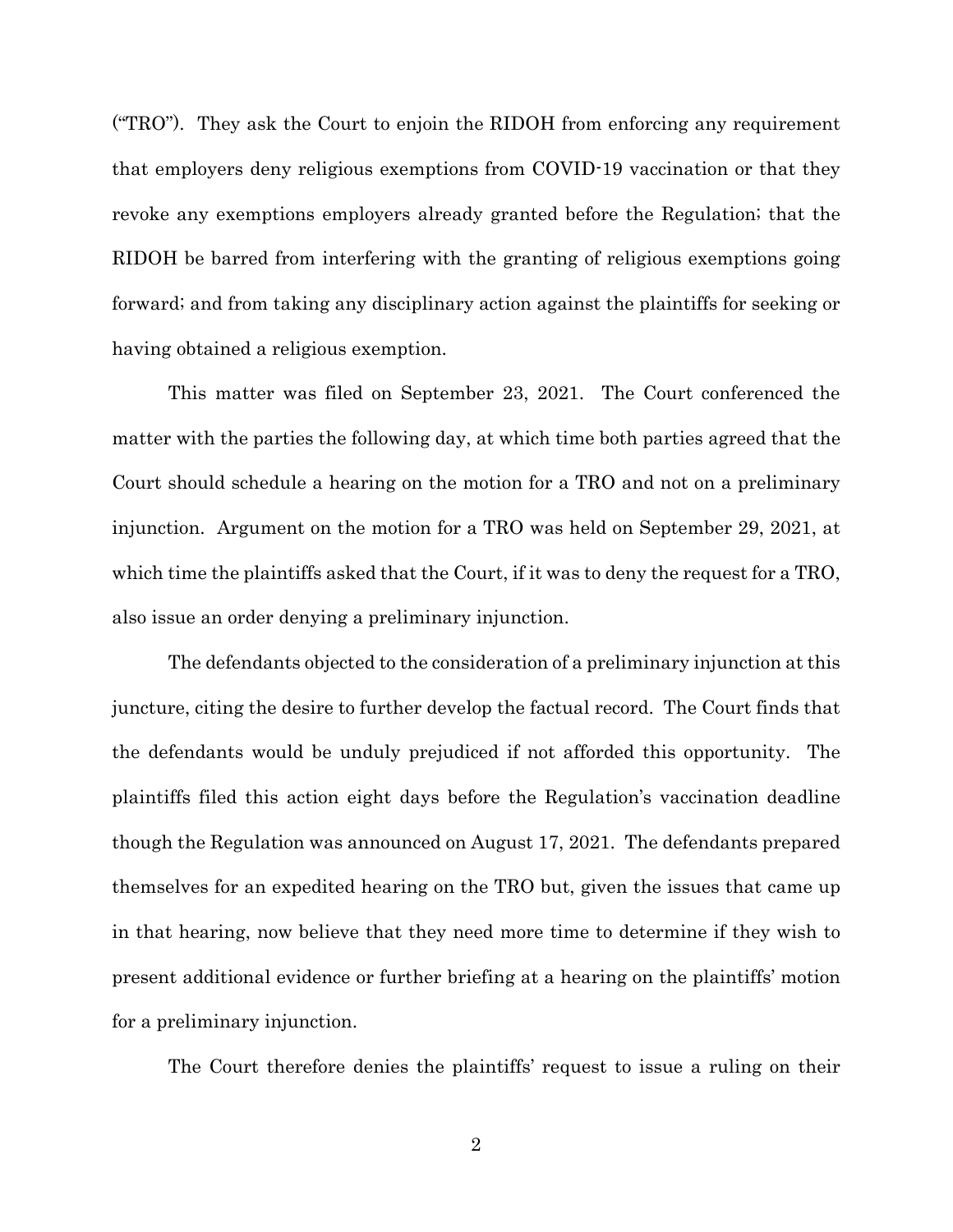request for a preliminary injunction and instead proceeds to decide their motion for a TRO.

#### II. LEGAL STANDARD

Temporary restraining orders are an extraordinary remedy; they "must be used sparingly and only in cases where the need for extraordinary equitable relief is clear and plain." Northwest Bypass Grp. v. U.S. Army Corps. of Eng'rs, 453 F. Supp. 2d 333, 338 (D.N.H. 2006) (quoting Augusta News Co. v. News Am. Pub., Inc., 750 F. Supp. 28, 31 (D. Me. 1990)). To determine whether to grant a TRO, the Court considers four well-established prongs:

> (1) the likelihood of success on the merits; (2) the potential for irreparable harm if the injunction is denied; (3) the balance of relevant impositions, i.e., the hardship to the nonmovant if enjoined as contrasted with the hardship to the movant if no injunction issues; and (4) the effect (if any) of the court's ruling on the public interest.

Ross-Simons of Warwick, Inc. v. Baccarat, Inc., 102 F.3d 12, 15 (1st Cir. 1996). The first prong is absolutely necessary; without establishing a strong likelihood of prevailing on the merits as opposed to a mere possibility of success, the other prongs are irrelevant. Sindicato Puertorriqueno de Trabajadores v. Fortuno, 699 F.3d 1, 10 (1st Cir. 2012) (quoting Respect Maine PAC v. McKee, 622 F.3d 13, 15 (1st Cir. 2010)). The plaintiffs bear the burden of demonstrating that these factors weigh in their favor. Nieves-Marquez v. P.R., 353 F.3d 108, 120 (1st Cir. 2003).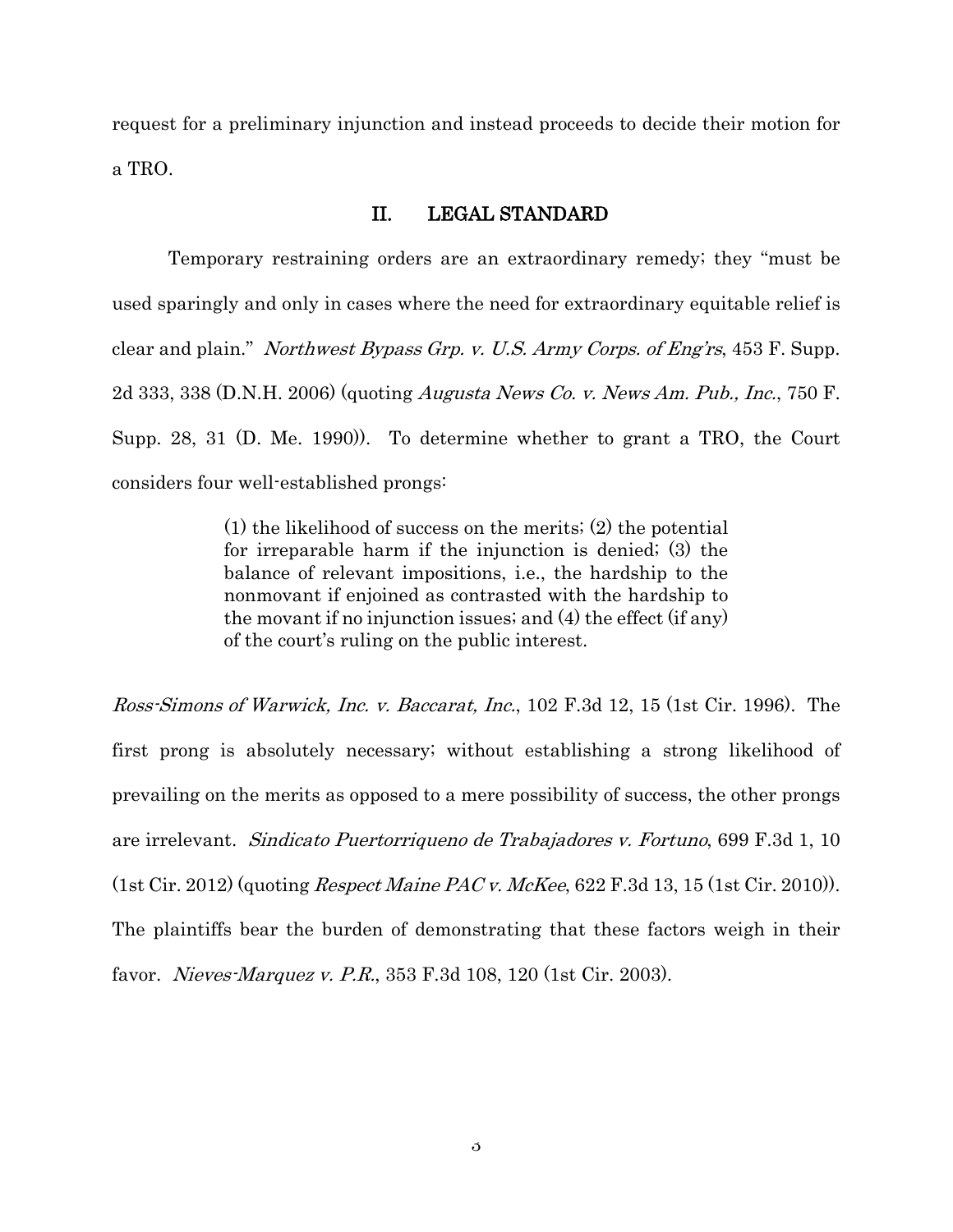#### III. DISCUSSION

The plaintiffs raise the following claims:

- That the Regulation impermissibly burdens the plaintiffs' right to free exercise of religion under the First Amendment to the United States Constitution.
- That the Regulation compels healthcare facilities to disregard Title VII of the Civil Rights Act of 1964's protection against employment discrimination on the basis of religion.
- That the Regulation is an unconstitutional abridgment of the plaintiffs' right to equal protection under the Fourteenth Amendment to the United States Constitution.

The Court finds that the plaintiffs have not demonstrated a likelihood of success on the merits of these claims.

As to the constitutional claims, courts have held for over a century that mandatory vaccination laws are a valid exercise of a state's police powers, and such laws have withstood constitutional challenges. See, e.g., Employment Div., Dep't of Human Res. Of Ore. v. Smith, 494 U.S. 872, 889 (1990) (identifying "compulsory vaccination laws" as among the neutral, generally applicable laws that did not require religious exemptions under the First Amendment); *Prince v. Massachusetts*, 321 U.S. 158, 166-67, n.12 (1944) (noting that the right to practice one's religion freely "does not include liberty to expose the community … to communicable disease"); Zucht v. King, 260 U.S. 174, 176-77 (1922) (holding that there was no equal protection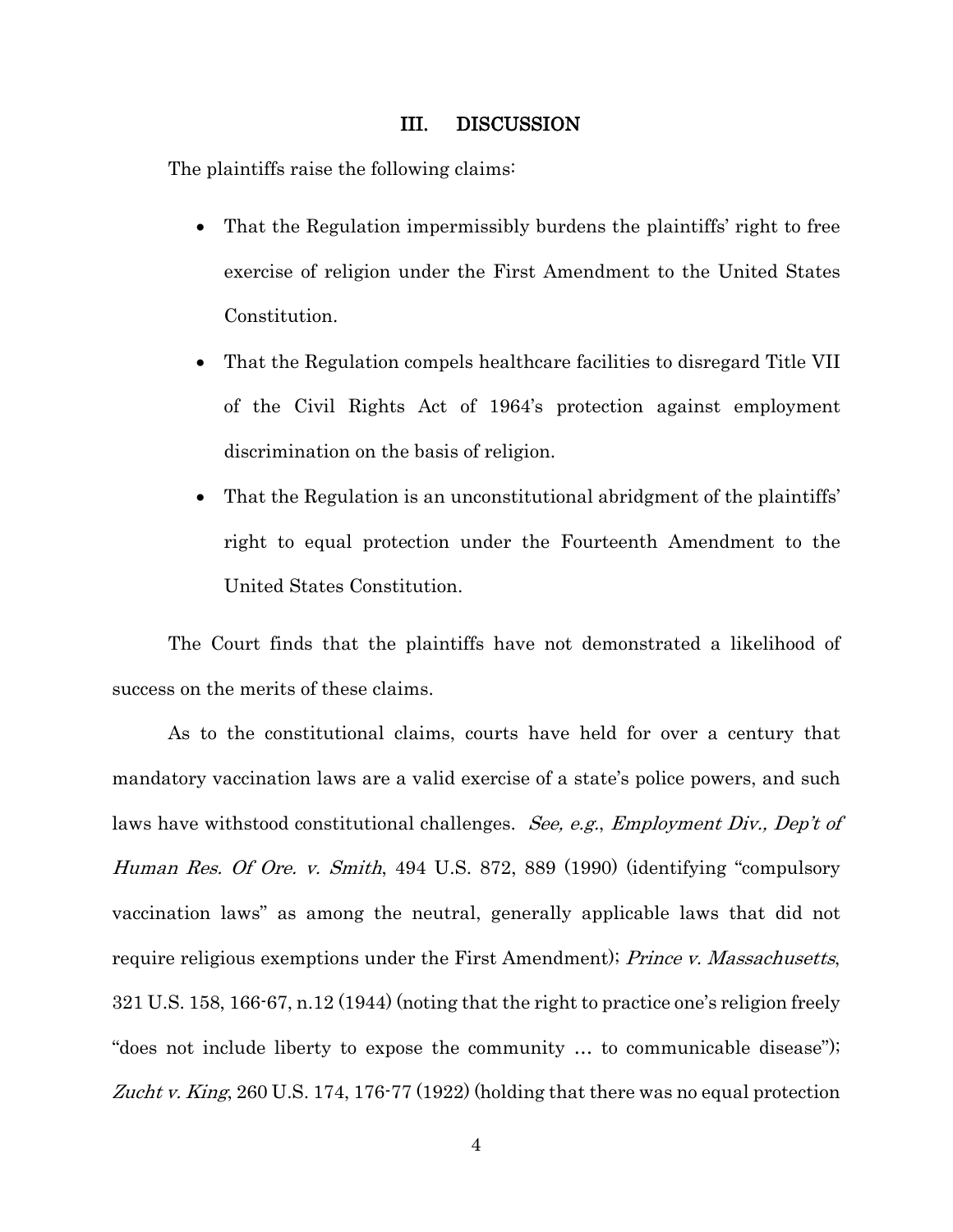violation where child prohibited from attending school without vaccinations, and explaining that "in the exercise of the police power reasonable classification may be freely applied, and that regulation is not violative of the equal protection clause merely because it is not all-embracing"); *Jacobson v. Massachusetts*, 197 U.S. 11, 25-27 (1905) (holding that mandatory vaccination laws do not offend "any right given or secured by the Constitution," and that a state's police power allows imposition of "restraints to which every person is necessarily subject for the common good").

The plaintiffs' second claim for relief alleges that the Regulation compels heathcare facilities in the State of Rhode Island to disregard Title VII of the Civil Rights act and thereby violates the Supremacy Clause to the U.S. Constitution, Art. VI, cl. 2. The defendants argue in response that the Supremacy Clause does not create a private right of action and that the Regulation does not compel healthcare facilities to refuse to consider religious accommodation and, therefore, does not violate Title VII.

The Supreme Court has held that reading a private right of action into the Supremacy Clause would be "strange" given the Constitution's "silen[ce] regarding who may enforce federal laws in court, and in what circumstances they may do so," and that the result of permitting a private right of action would be to "significantly curtail [Congress's] ability to guide the implementation of federal law." Armstrong v. Exceptional Child Ctr., Inc., 575 U.S. 320, 325-26 (2015).

However, the Title VII analysis cannot end there. This Court must address the question of whether the Regulation is preempted by Title VII. Federal law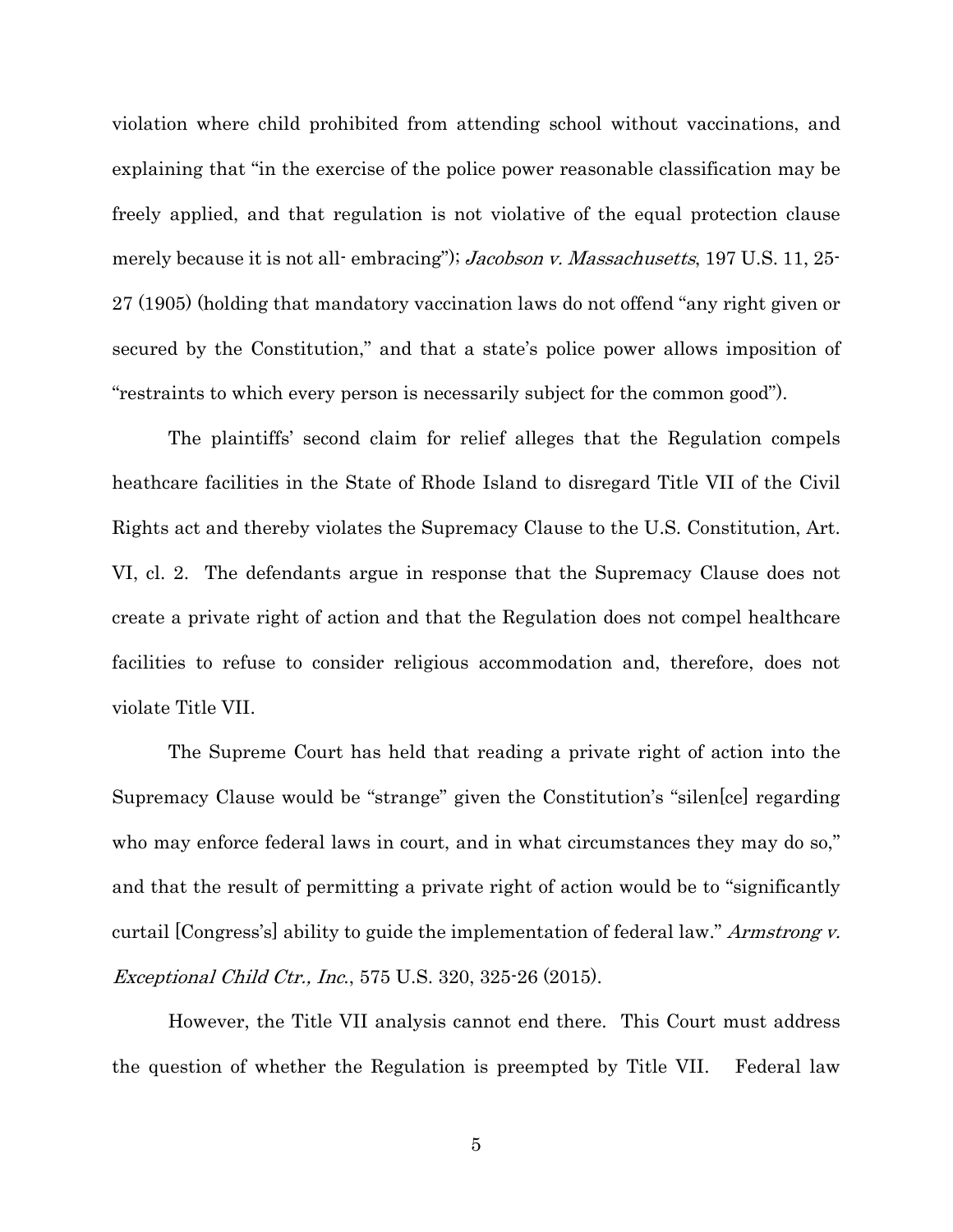preempts state law (1) where Congress "preempt[s] state law by so stating in express terms"; (2) where "the scheme of federal regulation is sufficiently comprehensive to make the reasonable inference that Congress 'left no room' for supplementary state regulation"; and (3) only where there is an actual conflict between the two because compliance with both is "a physical impossibility" or because state law stands "as an obstacle to the accomplishment and execution of the full purposes and objectives of Congress." California Fed. Sav. & Loan Ass'n v. Guerra, 479 U.S. 272, 280 (1987).

Importantly, the Supreme Court has emphasized that there is a strong presumption that "state or local regulation of matters related to health and safety is not invalidated under the Supremacy Clause." Hillsborough Cty., Fla. v. Automated Med. Lab's, Inc., 471 U.S. 707, 715 (1985). Federal preemption of a state health and safety regulation will be found only in situations where it is "the clear and manifest purpose of Congress." CSX Transp., Inc. v. Easterwood, 507 U.S. 658, 664 (1993) (courts "interpreting a federal statute pertaining to a subject traditionally governed by state law will be reluctant to find pre-emption.").

Preemption can be either by an express provision of a statute or conflict preemption. "Express preemption occurs when Congress (or an agency) enacts a statute (or a regulation) 'containing an express preemption provision." *Estes v.* ECMC Grp., Inc., 2021 U.S. Dist. LEXIS 138180, \*39-40, 2021 DNH 117, 2021 WL 3146240 (D.N.H. July 26, 2021). Title VII clearly does not expressly preempt state public-health regulations and the plaintiffs have not argued otherwise. Instead, they argue that Rhode Island's Regulation "directly interferes with Plaintiffs' federal-law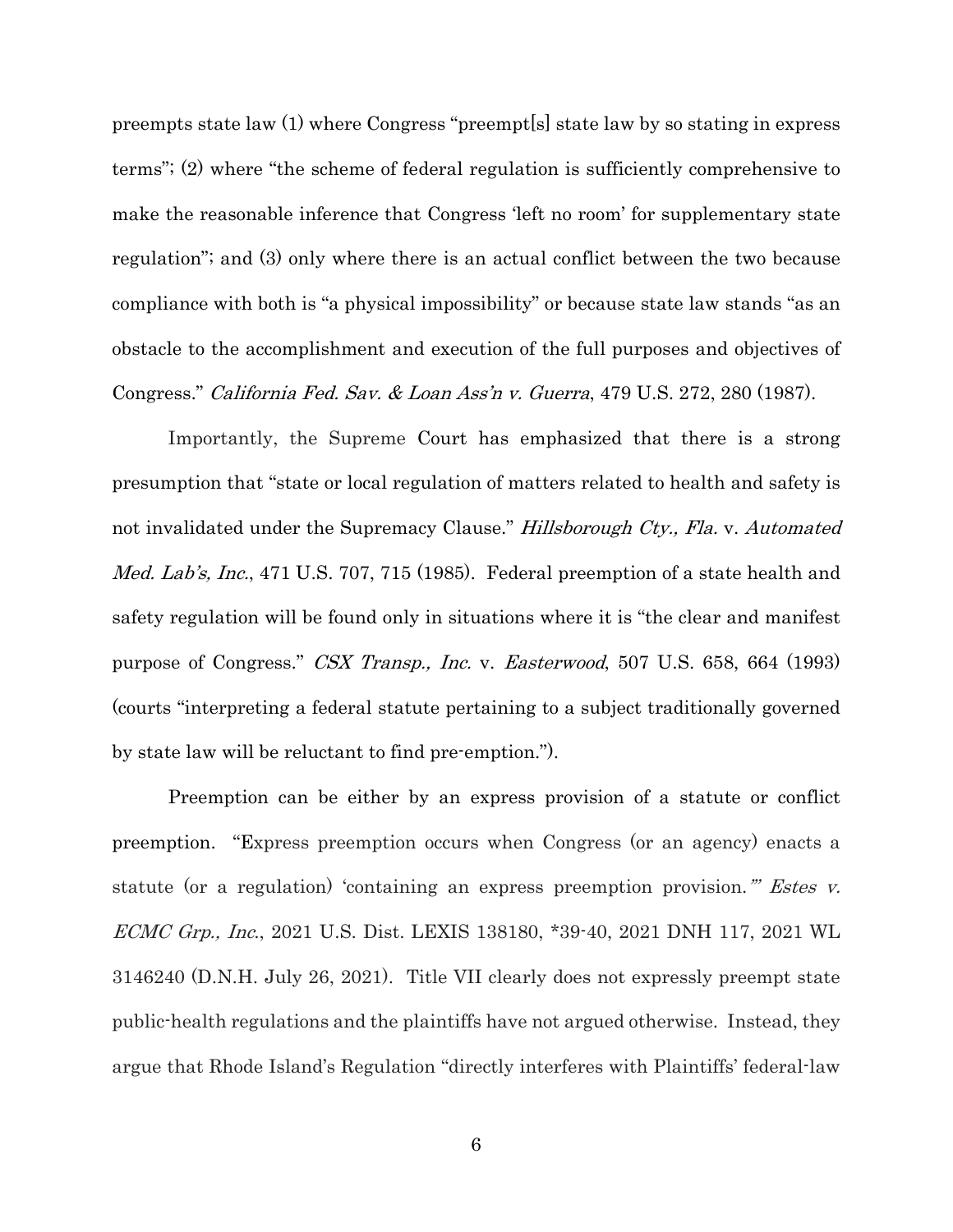rights under Title VII." (ECF No. 2 at 4). While the plaintiffs argue that the Regulation "outright forbids Plaintiffs from even seeking (or retaining already granted) reasonable accommodations from Covid-19 vaccination in accord with their sincerely held religious beliefs" (ECF No. 2 at 5-6) that is not an accurate reading of the text of the Regulation. Nothing in the language prevents any employer from providing a reasonable accommodation to an employee who seeks one in accord with their sincerely held religious beliefs. Indeed, the Regulation is silent on the issue of religious exemptions. Title VII requires employers to accommodate religious beliefs, practices, or observances only to the extent that doing so would not impose "undue hardship" on the employer. See 42 U.S.C. § 2000e(j)a. While the Regulation may make it more difficult for employers to accommodate religious objections; it does not create a "physical impossibility." Although the plaintiffs contended at oral argument that the Regulation makes reasonable accommodation virtually impossible, there is no evidence before the Court at this stage that would allow the finding of a likelihood of success on the merits on that claim. See Cloutier v. Costco Wholesale, 311 F. Supp. 2d 190, 198 (D. Mass. 2004), aff'd, 390 F.3d 126 (1st Cir. 2004) ("[T]he accommodation offered by the employer does not have to be the best accommodation possible, and the employer does not have to demonstrate that alternative accommodations would be worse or impose an undue hardship."). Therefore, the plaintiffs have failed to make out a case of likelihood of success on the merits on their Title VII claim.